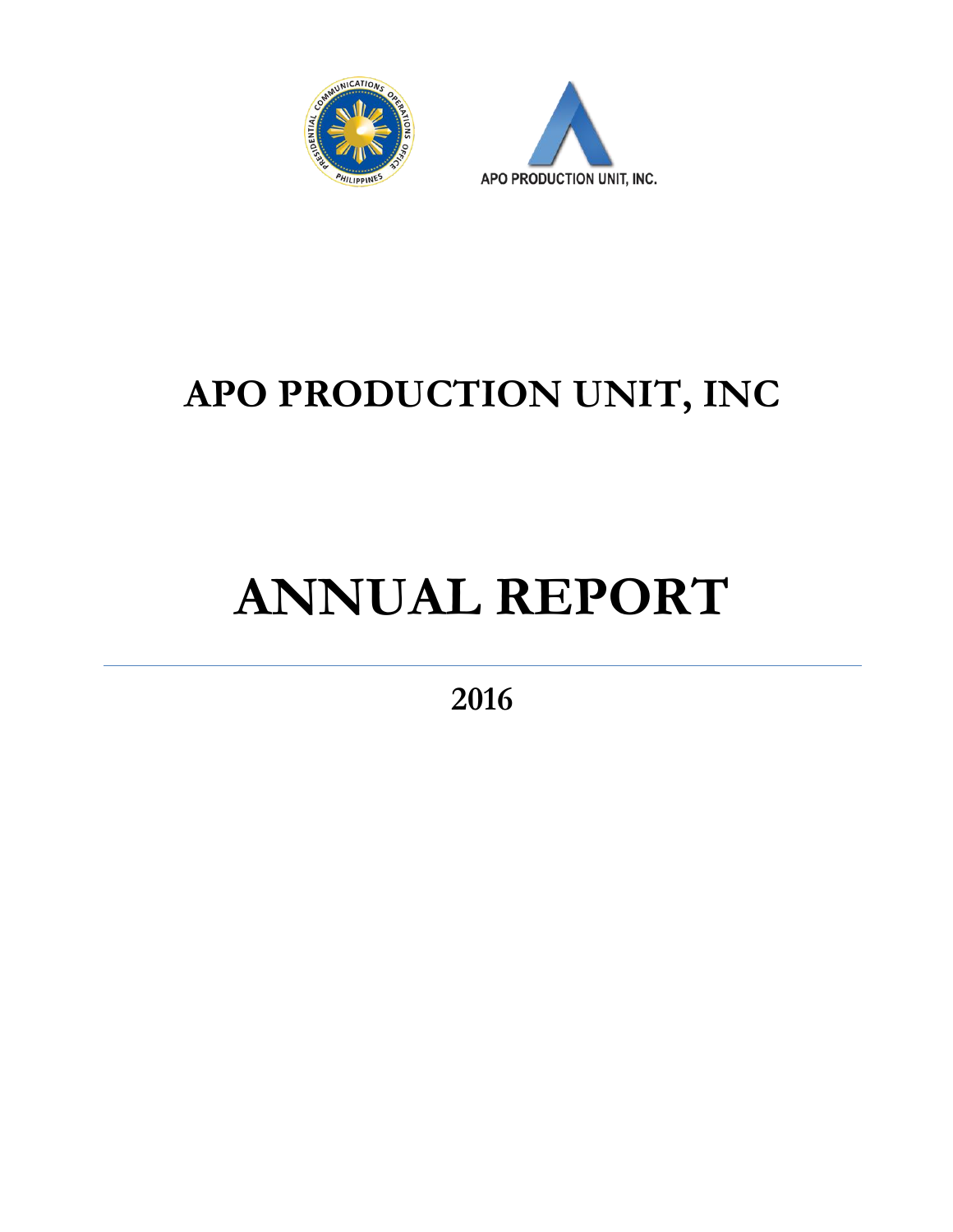#### **I. Accomplishments – FY 2016**

#### **1. New Management**

With the election of President Rodrigo Duterte as President of the Philippines, APO's Board of Trustees and Management appointed by the past administration ended their term on June 20 2018. The new administration first appointed Mr. Michael Dalumpines as the new Chairman of Board of Trustees. For the remainder of the year, no other member of the Board of Trustees was appointed to fill up the 6 vacant positions on the Board. The positions of President, General Manager and EVP remained vacant by the end of 2016.

#### **2. Financial Perspective**

In 2016, APO Production Unit Joint Venture to handle high security project started operating in the LIMA Plant in Batangas. The Joint Venture handles the production of epassport for the DFA for 10 years.

As a result of this expansion, all high security projects handled by our Quezon City Plant were transferred to the Joint Venture for processing and the regular accountable for remained with our Quezon City plant. Because of this move, Quezon City plant revenues decreased by 50%, posting only P335.3 million in 2016.

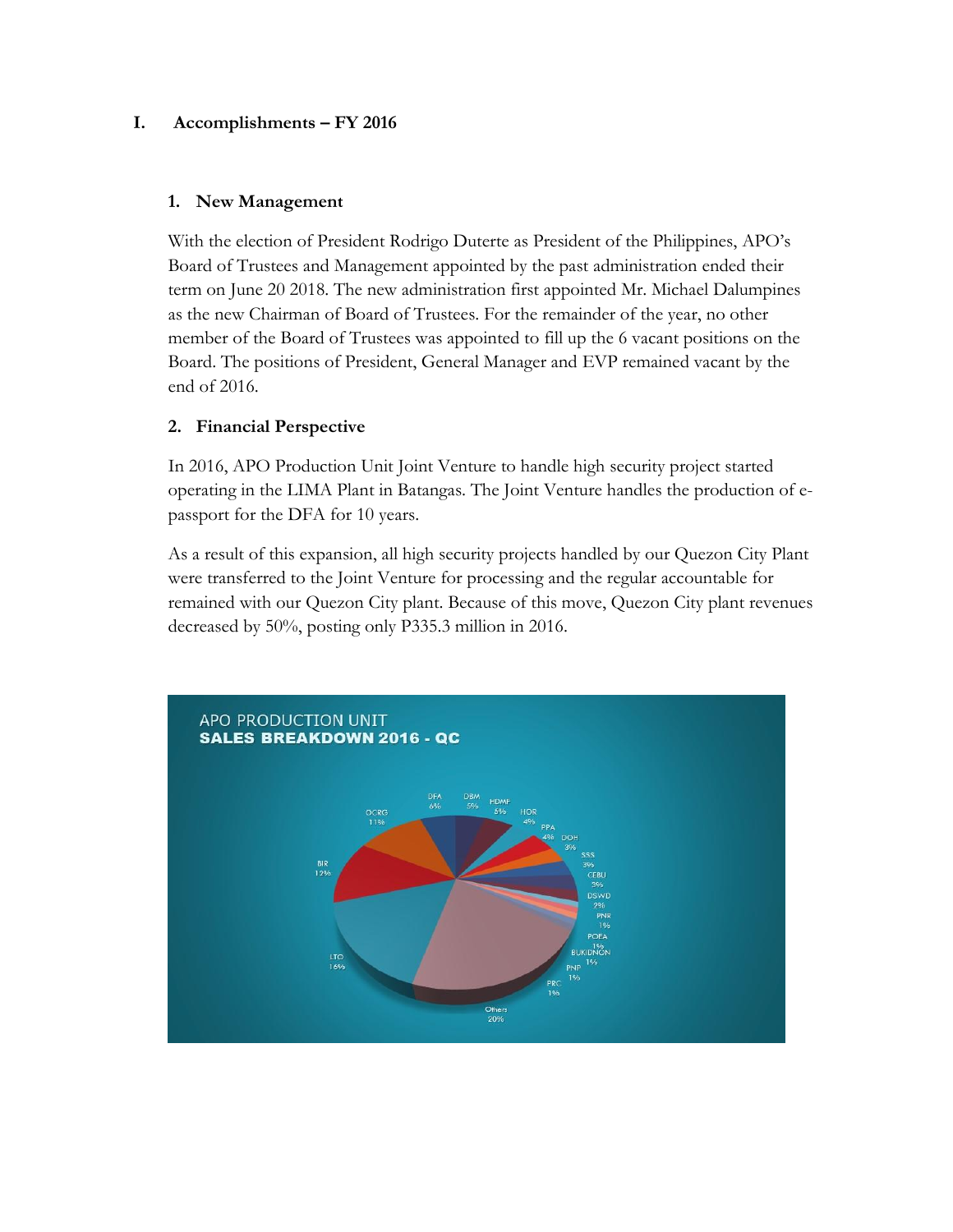The Land Transportation Office remained to be APO QC Plant's biggest client in 2016, posting 16% of the total QC revenues. The Bureau of Internal Revenue, Office of the Civil Registry of the National Statistics Office, Department of Foreign Affairs and the Department of Budget and Management comprise the top 5 clients of APO with a share of 12%, 11%, 6% and 5% share of revenues, respectively.

Other top clients were Home Development Mutual Fund, House of Representatives, Philippine Ports Authority, Department of Health and the Social Security System.

Revenues from the production of tax stamps in Lima Plant also dipped by 10% in 2016. The volume of cigarette sales decreased because of the increasing taxes and the government information campaign into the effects of smoking on the health of individuals. Total sales from tax stamp production was registered at P481 million.



Total sales for both QC and Lima operation was P812 million in 2016.

Despite the decline in revenues from regular accounts, the net income after tax of the company increased by 9% to P58 million, due the dividend income earned from the Joint Venture.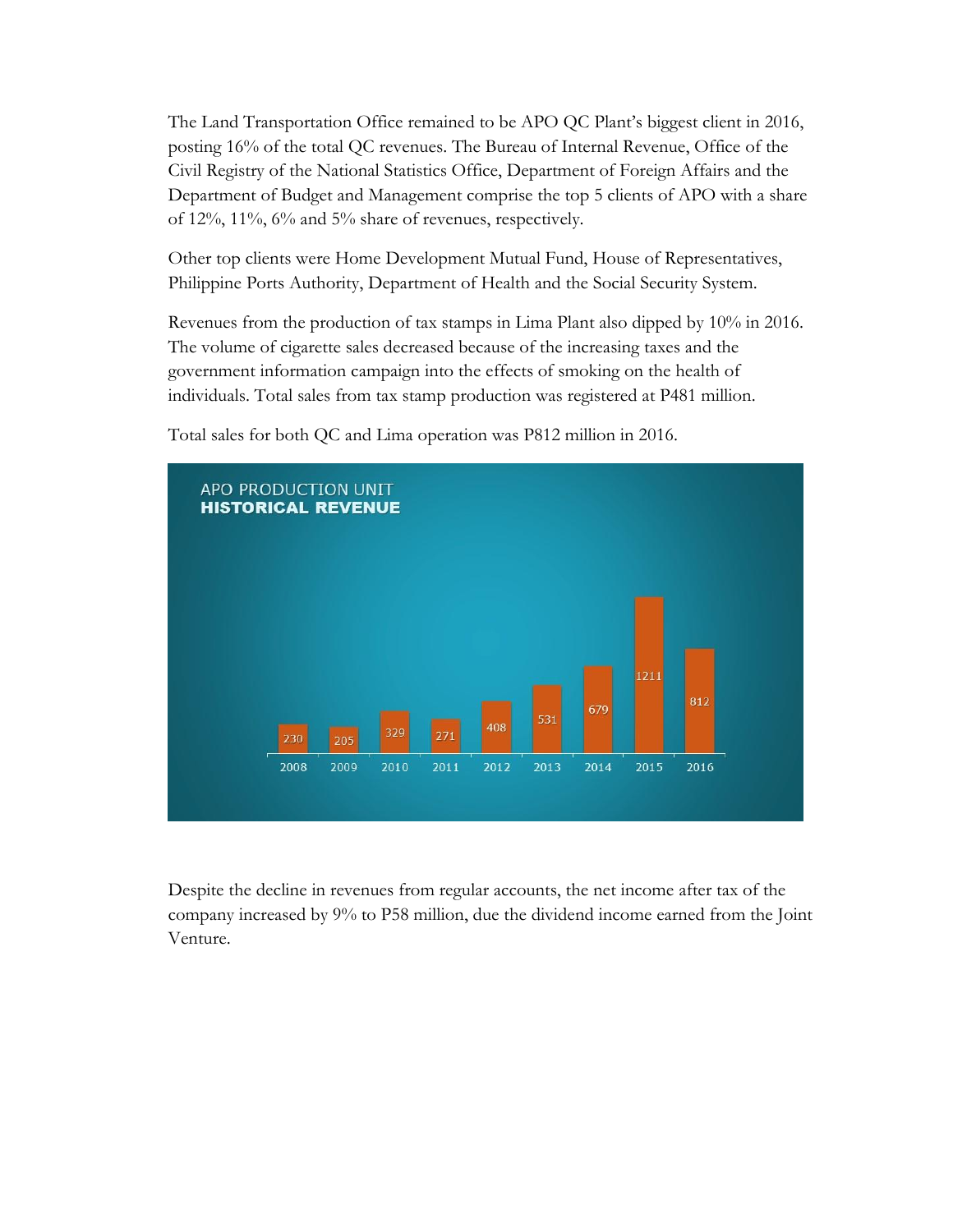#### **3. APO-UGEC Joint Venture**

In 2016, APO through the APO-UGEC Joint Venture started the printing of e-passport for the Department of Foreign Affairs. The Joint Venture posted a revenue of P1.3 billion in the same year.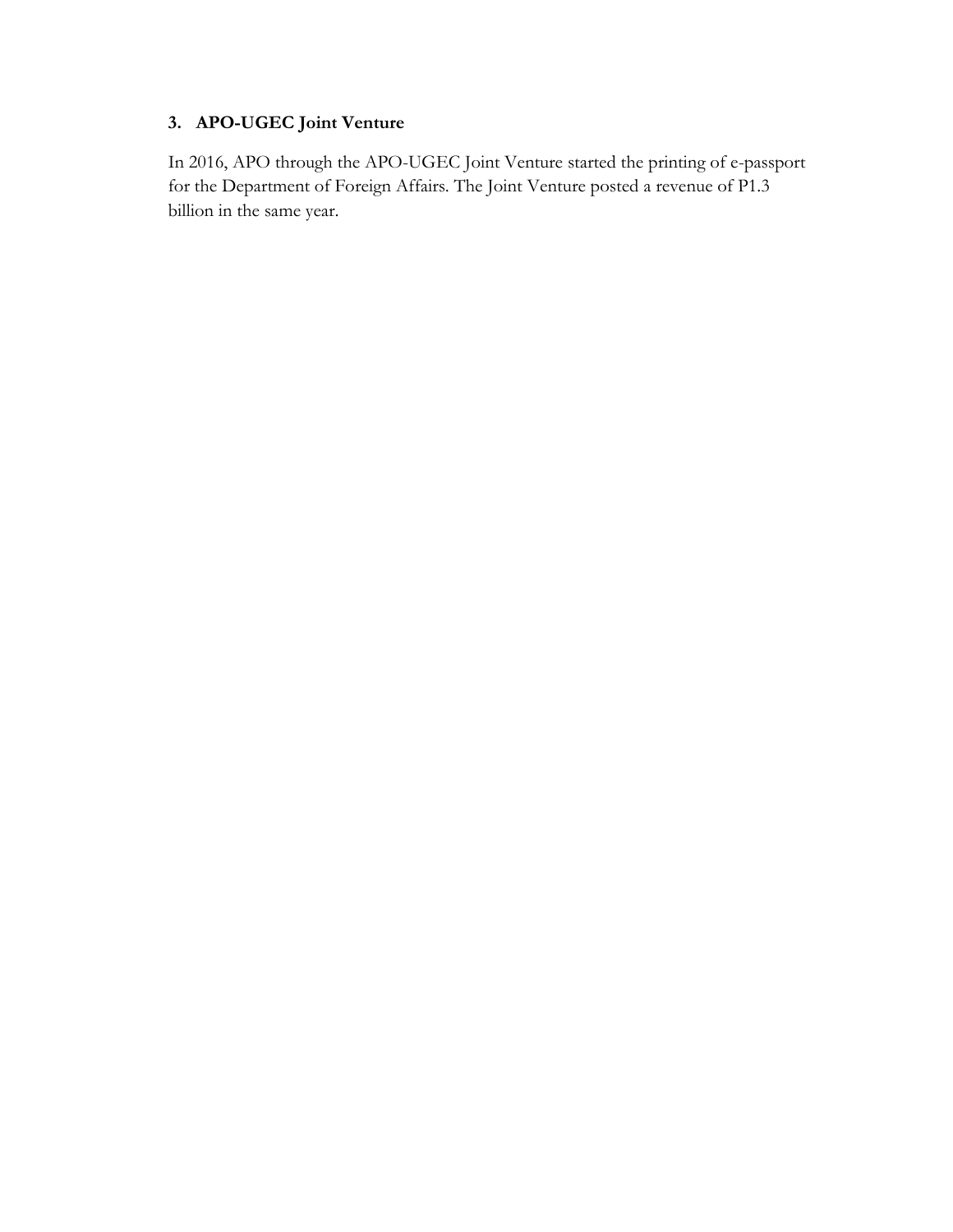| APO PRODUCTION UNIT, INC.<br>STATEMENT OF FINANCIAL POSITION<br>December 31, 2016 and 2015<br>(in Philippine Peso) |      | ¥<br>$\mathcal{C}_{\mathcal{A}}$ , $\mathcal{C}_{\mathcal{A}}$<br>JUL.<br>$\mathcal{H}^{\ast}$<br>$\mathbf{x}^2$ . $\mathbf{y}^2$<br>打字 | 25<br>家门<br>17<br>r.<br>Uİ.<br><b>E</b><br>Fri<br>на се ечно следуваат то камери оп<br>го ба наук пританти |
|--------------------------------------------------------------------------------------------------------------------|------|-----------------------------------------------------------------------------------------------------------------------------------------|------------------------------------------------------------------------------------------------------------|
|                                                                                                                    |      |                                                                                                                                         | As Restated                                                                                                |
|                                                                                                                    | Note | 2016                                                                                                                                    | 2015                                                                                                       |
| ASSETS                                                                                                             |      |                                                                                                                                         |                                                                                                            |
| <b>Current Assets</b>                                                                                              |      |                                                                                                                                         |                                                                                                            |
| Cash                                                                                                               | 6    | 103,676,042                                                                                                                             | 199,943,185                                                                                                |
| Receivables                                                                                                        | 7    | 538,728,571                                                                                                                             | 173,880,066                                                                                                |
| Inventories                                                                                                        | 8    | 121,474,898                                                                                                                             | 115,052,889                                                                                                |
| Other current assets                                                                                               | 9    | 113,501,163                                                                                                                             | 51,598,762                                                                                                 |
| <b>Total Current Assets</b>                                                                                        |      | 877,380,674                                                                                                                             | 540,474,902                                                                                                |
| Non-Current Assets                                                                                                 |      |                                                                                                                                         |                                                                                                            |
| Property and equipment                                                                                             | 10.  | 99,067,659                                                                                                                              | 68.072.459                                                                                                 |
| Intangible assets                                                                                                  | 11   | 6,085,826                                                                                                                               | 4,690,632                                                                                                  |
| Deferred tax assets                                                                                                |      | 1,109,533                                                                                                                               | 1,209,724                                                                                                  |
| Other non-current assets                                                                                           | 12   | 47,949,371                                                                                                                              | -50,233,222                                                                                                |
| Total Non-Current Assets                                                                                           |      | 154,212,389                                                                                                                             | 124,206,037                                                                                                |
| TOTAL ASSETS                                                                                                       |      | 1,031,593,063                                                                                                                           | 664,630,939                                                                                                |
| <b>LIABILITIES AND EQUITY</b><br><b>Current Liabilities</b>                                                        |      |                                                                                                                                         |                                                                                                            |
| Accounts payable and accrued expenses                                                                              | 13   | 580,326,369                                                                                                                             | 373,103,684                                                                                                |
| Other current liabilities                                                                                          | 14   | 139,496,30355                                                                                                                           | <b>አገ</b> ፍተሰን የአማር አ                                                                                      |
| Total Current Liabilities.                                                                                         |      | 719, 122, 172                                                                                                                           | #34/867.P40<br>TС                                                                                          |
| Non-Current Liabilities<br>Loans payable - long-term                                                               | 15   | 94,418,250                                                                                                                              |                                                                                                            |
| Deferred tax liabilities                                                                                           |      | 3,365,83                                                                                                                                |                                                                                                            |
| Other payables<br><b>Total Non-Current Liabilities</b>                                                             | 16   | 123,970<br>221,854,486                                                                                                                  | 172,388,342                                                                                                |
| TOTAL LIABILITIES                                                                                                  |      | 941,376,968                                                                                                                             | 607,246,282                                                                                                |
| <b>EQUITY</b>                                                                                                      |      | 90,216,105                                                                                                                              | 57,434,657                                                                                                 |
| TOTAL LIABILITIES AND EQUITY                                                                                       |      | 1,031,593,063                                                                                                                           | 664,680,939                                                                                                |

See accompanying Notes to Financial Statements.

 $\mathsf{s}$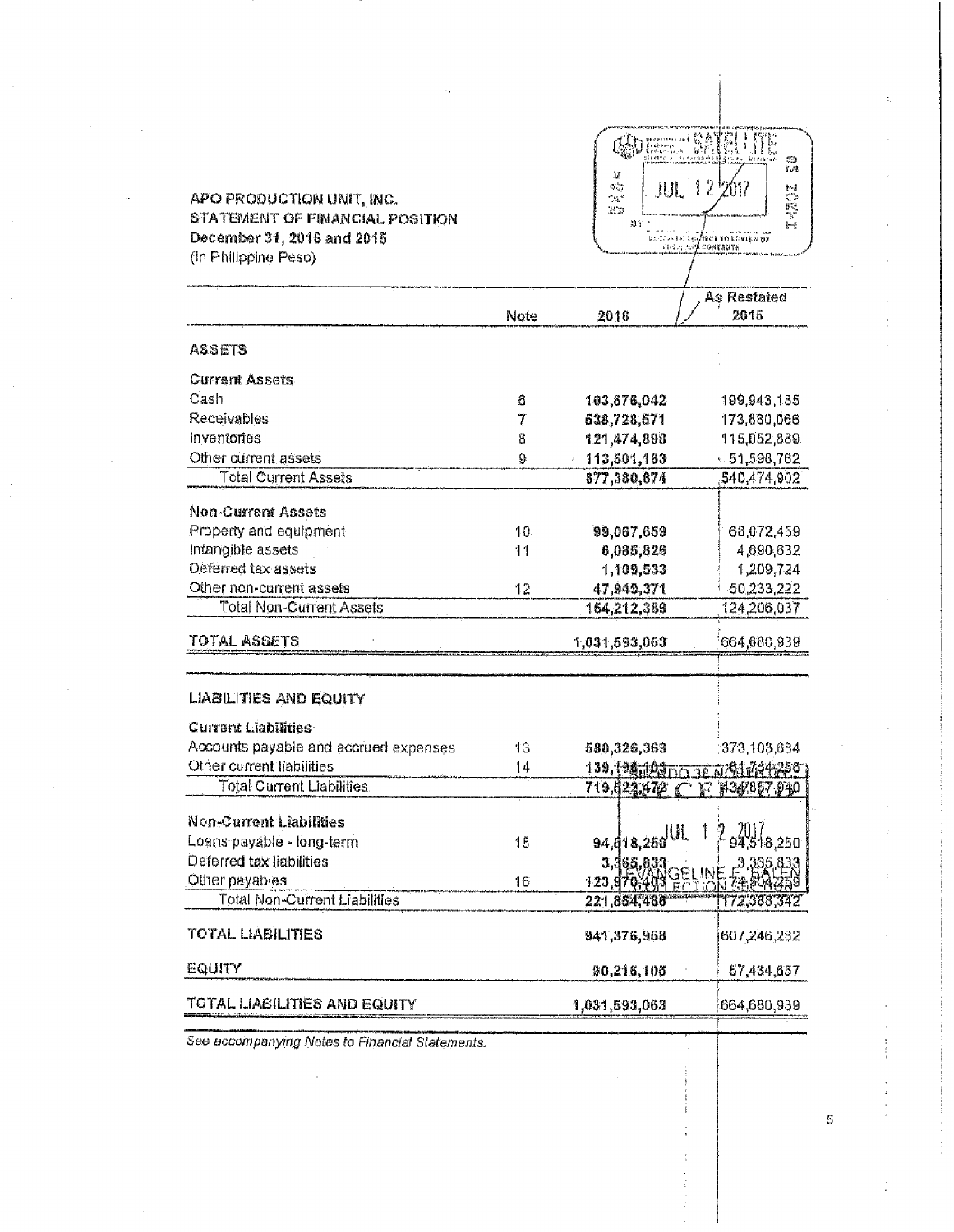#### APO PRODUCTION UNIT, INC. STATEMENT OF COMPREHENSIVE INCOME For the Years Ended December 31, 2016 and 2015 (In Philippine Peso)

 $\frac{1}{\alpha}$ 

 $\bar{\phantom{a}}$ 

|                                          |      |             | As Restated   |
|------------------------------------------|------|-------------|---------------|
|                                          | Note | 2016        | 2015          |
|                                          |      |             |               |
| <b>REVENUE</b>                           |      |             |               |
| Service and business income              |      | 816,206,063 | 1,210,626,193 |
| Gain from sale on property and equipment |      | Ð           | 77,069        |
| Other non-operating income               | 21   | 7,845,989   | 4,059,502     |
| Total Income                             |      | 824,052,052 | 1:214,762,764 |
|                                          |      |             |               |
| <b>EXPENSES</b>                          |      |             |               |
| Direct costs                             | 18   | 663,975,602 | 893,163,031   |
| Personnel services                       | 19   | 67,610,952  | 75,286,373    |
| Maintenance and other operating expenses | 20   | 73,891,104  | 138,422,549   |
| Financial expenses                       | 24   | 1,531,539   | 1,372,050     |
| Other expenses                           | 25   | 1,644,230   | 22,301,996    |
| Non-cash expenses                        | 26   | 10,009,261  | 6,068,826     |
| Total Expenses                           |      | 818,662,688 | 1 136,614,825 |
| NET PROFIT BEFORE INCOME TAX             |      | 5,389,364   | 78,147,939    |
| <b>INCOME TAX EXPENSE</b>                |      |             |               |
| Current                                  | 27   | 3,044,609   | 27,982,811    |
| Deferred                                 |      | 100,191     | 27,795        |
| NET PROFIT AFTER TAX                     |      | 2,244,664   | 50,137,333    |
| <b>OTHER COMPREHENSIVE INCOME</b>        |      |             |               |
| Share of income from joint venture       | 22   | 55,802,934  | 2,482,014     |
| <b>COMPREHENSIVE INCOME</b>              |      | 58,047,498  | 52,619,347    |
|                                          |      |             |               |

See accompanying Notes to Financial Statements.

| RECEI               |  | BIRRDO 38 NORTH Q.C. |  |
|---------------------|--|----------------------|--|
| <b>JUL 1 2 2017</b> |  |                      |  |
|                     |  |                      |  |
|                     |  | EVANGELINE E. BALEN  |  |

 $\bar{1}$ 

 $\frac{1}{\epsilon}$ 

 $\frac{1}{3}$  $\frac{1}{3}$ ÷

j

 $\frac{1}{2}$ 

 $\ddot{\phantom{a}}$ 

 $\epsilon^2$ 

 $\ddot{\xi}$ 

 $\begin{array}{c} 0 \\ 0 \\ 1 \\ 0 \end{array}$ 

 $\frac{1}{2}$ 

t

 $\mathsf{G}$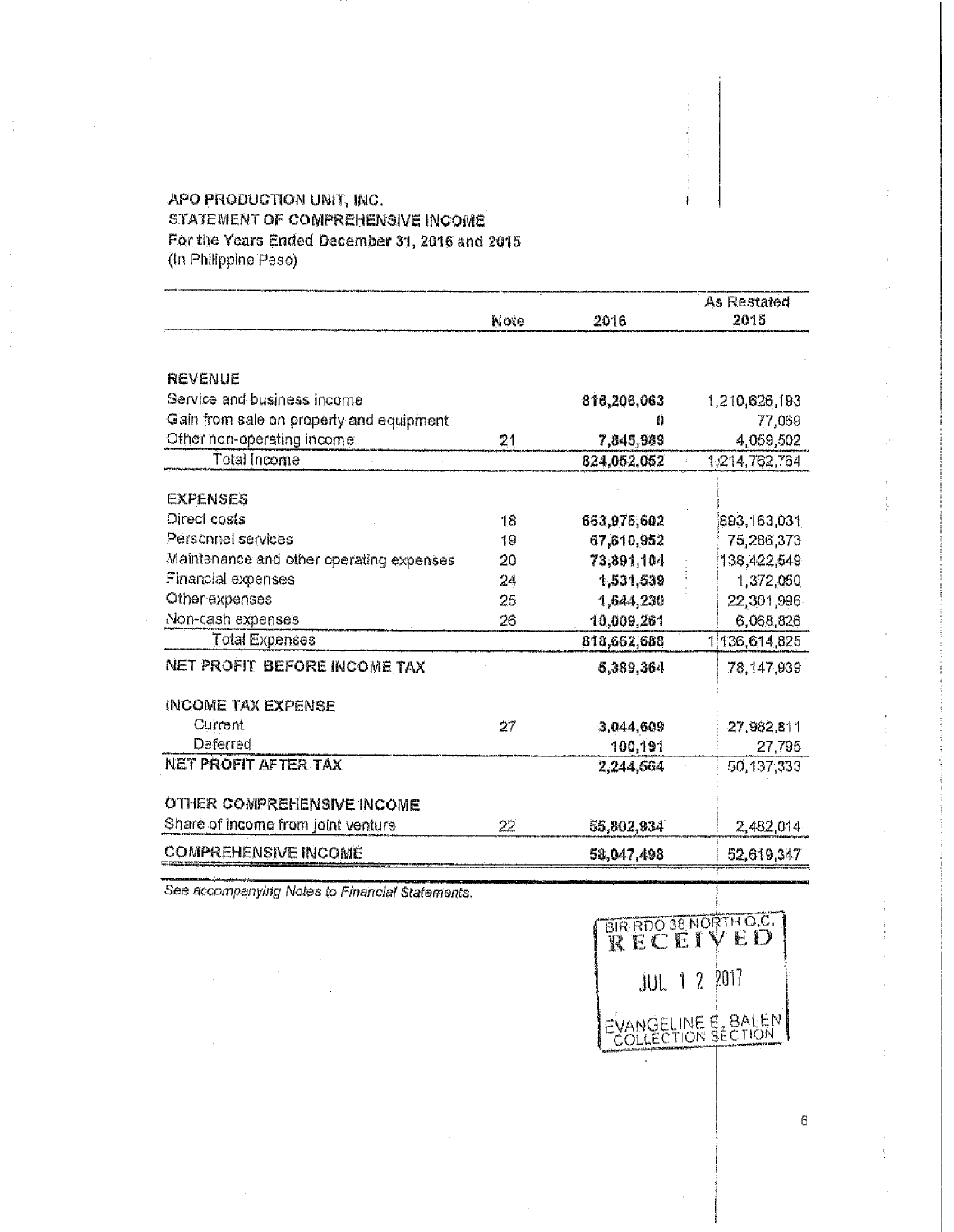#### APO PRODUCTION UNIT, INC. STATEMENT OF CHANGES IN EQUITY For the Years Ended December 31, 2016 and 2015 (in Philippine Peso)

|                                                                             | <b>DONATED</b> |                    | <b>RETAINED</b> |               |
|-----------------------------------------------------------------------------|----------------|--------------------|-----------------|---------------|
|                                                                             | <b>CAPITAL</b> | <b>REVALUATION</b> | <b>EARNINGS</b> |               |
|                                                                             | (Note 17)      | <b>SURPLUS</b>     | (DEFICIT)       | TOTAL         |
| Balance at January 1, 2015                                                  | 3,193,117      | 6,976,816          | (16, 275, 532)  | (6, 105, 599) |
| Net income                                                                  |                |                    | 52.619,347      | 52,619,347    |
| Revaluation increment in property                                           |                | 2,908,467          |                 | 2,908,467     |
| Full amortization of prior year's revaluation<br>increment in property PPE. |                | (6,976,816)        |                 | (6,976,816)   |
| Investment in joint venture                                                 | 21,500,000     |                    |                 | 21,500,000    |
| Adjustments                                                                 |                |                    | 16,435,916      | 16,435,916    |
| Prior period adjustment                                                     |                |                    | (22.946, 658)   | (22,946,658)  |
| Balance at December 31, 2015                                                | 24,693,117     | 2,908,467          | 29,833,073      | 57,434,657    |
|                                                                             |                |                    |                 |               |
| Balance at January 1, 2016                                                  | 24,693,117     | 2.908.467          | 29,833,073      | 57,434,657    |
| Net income                                                                  |                |                    | 58,047,498      | 58,047,498    |
| Investment in joint venture                                                 |                |                    | 21,500,000      | 21,500,000    |
| Adjustment on Donated Capital                                               | (3, 193, 117)  |                    | 3,193,117       |               |
| Adjustments                                                                 | (21,500,000)   |                    | (68, 575, 437)  | (90,075,437)  |
| Prior period adjustment.                                                    |                |                    | 43,309,367      | 43,309,387    |
| Balance at December 31, 2016                                                | ß              | 2.908.467          | 87,307,638      | 90,216,105    |

See accompanying Notes to Financial Statements.

 $\bar{z}$ 

BIR ROOSENOKTHOLE.  $JUL$ ,  $\frac{1}{2}$   $\frac{1}{2}$   $2017$ EVANGELINE **E. BALEN** 

 $\vec{r}$ 

 $\ddot{\phi}$